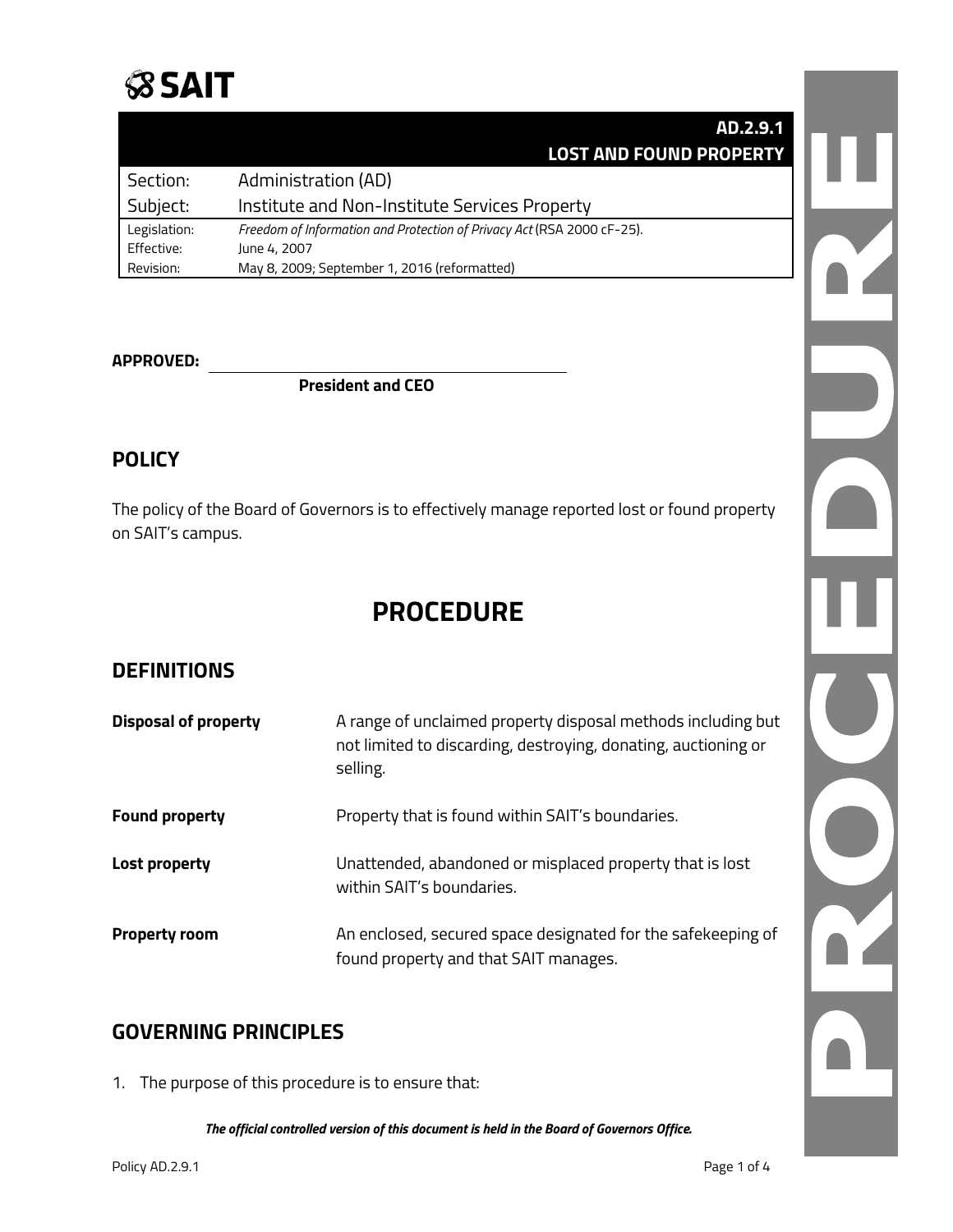

- a) Found property is properly accounted for, secured and returned to its rightful owner;
- b) One central location on SAIT's campus manages all reported lost and found property; and
- c) Unclaimed property is duly inventoried and disposed of in accordance with this procedure.
- 2. SAIT shall comply with Alberta's privacy legislation by ensuring that lost or found property containing personal information is protected during the time it is in storage and/or waiting to be returned to the rightful owner or is in the process of being destroyed.

## **PROCEDURE**

#### **A. Property Room**

- 1. The Security department shall administer the day-to-day management of lost and found operations, including the property room.
- 2. The property room shall be secured at all times when Security staff is not present.

#### **B. Return of Found Property**

1. Security is responsible for safekeeping items that have been found and shall make reasonable efforts to determine ownership of found property and ensure that it is returned to the rightful owner(s) upon proof of ownership.

#### **C. Lost and Found Property Administration**

- 1. A Lost/Found Report (Security form 1020) shall be completed for all reported lost property and all found property and shall be recorded in the Lost and Found Case File Number Logbook (Security form 2020-A).
- 2. All reported lost and found property shall be assigned a case file number.
- 3. Before being placed in the property room for safekeeping, all found property shall have a property tag or sticker affixed to it. This sticker or tag shall display a case file number.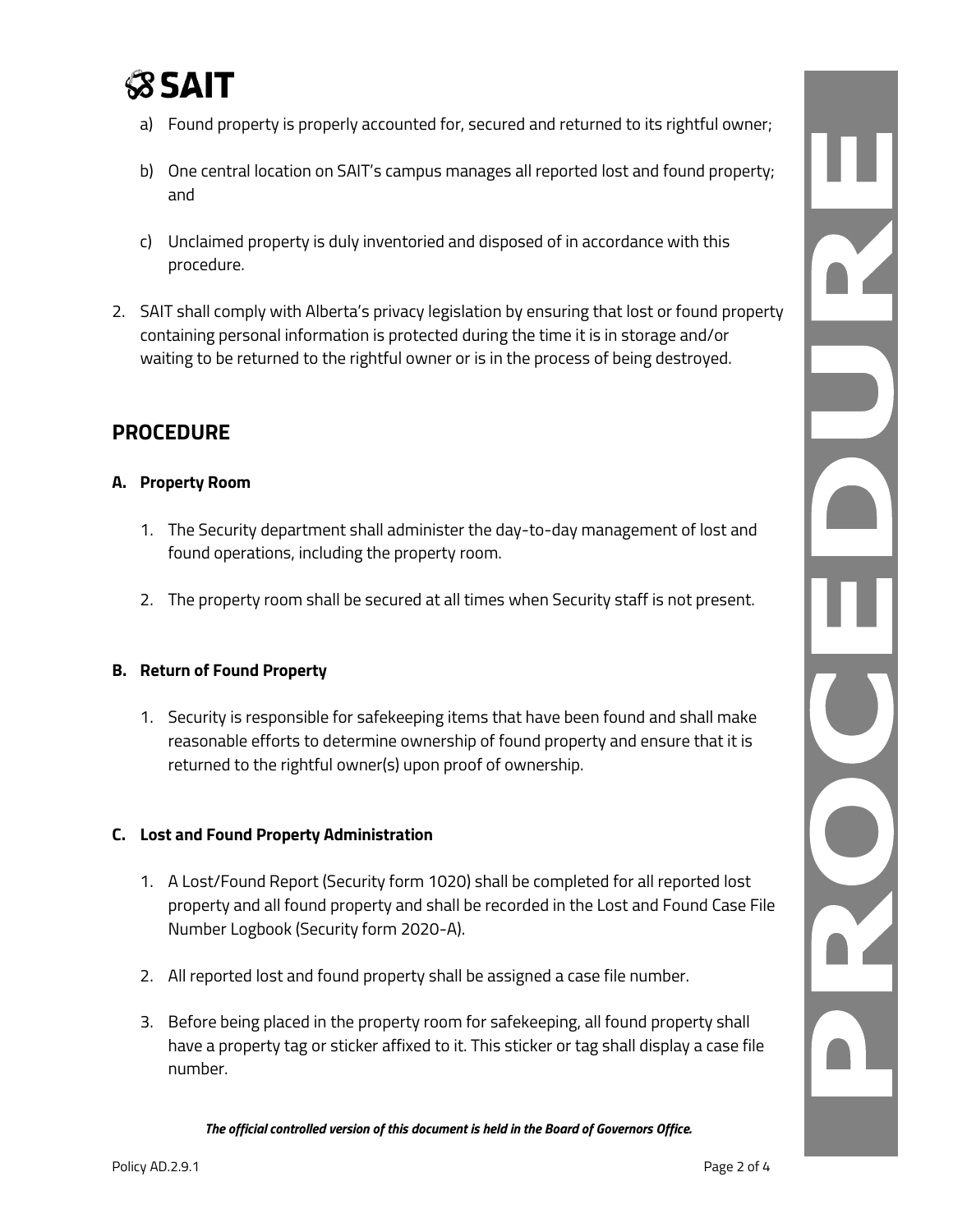

- 4. Found cash will be sealed in plastic clear bags and verified by a second Security officer before being entered in the property room.
- 5. Property found shall be classified in categories A to F. See chart below:

| Category | Items                                                                             |
|----------|-----------------------------------------------------------------------------------|
| Α        | wallets, purses, cash, personal ID cards, drivers licences, credit cards, debit   |
|          | cards, financial/legal/medical documents, passports, chequebooks and              |
|          | cheques, etc.                                                                     |
| B        | backpacks, books, notebooks, reports, binders, agendas, portfolios, stationery,   |
|          | diaries, case file exhibits, etc.                                                 |
| C        | bicycles, electronic/digital products, computers/peripherals, iPods, cell phones, |
|          | cameras, calculators, blackberries, CD/DVD players, etc.                          |
| D        | jewellery and glasses, etc.                                                       |
| E        | weapons, prescription drugs, contraband, syringes, etc.                           |
| F        | miscellaneous found property                                                      |

6. Found food products and perishable goods shall not be entered in the property room; Security shall dispose of these items at their source.

#### **D. Disposal of Property**

1. All items will be held in the property room and may be disposed of based on the following timelines, and subject to paragraph 2 below.

| Category   | <b>Disposal Timelines</b> |
|------------|---------------------------|
| A, C and D | 7 days                    |
| F and F    | 15 days                   |
|            | 30 days                   |

- 2. Notwithstanding the above stated disposal timelines, the manager of Security or designate has the discretion to delay or accelerate the disposal of unclaimed property.
- 3. The manager of Security shall determine how unclaimed property shall be disposed of, and shall communicate this decision in writing to Security.
- 4. Security will turn over unclaimed property listed in categories A, C and D of paragraph D.1 of this procedure to the Calgary Police Service after the specified time limits.